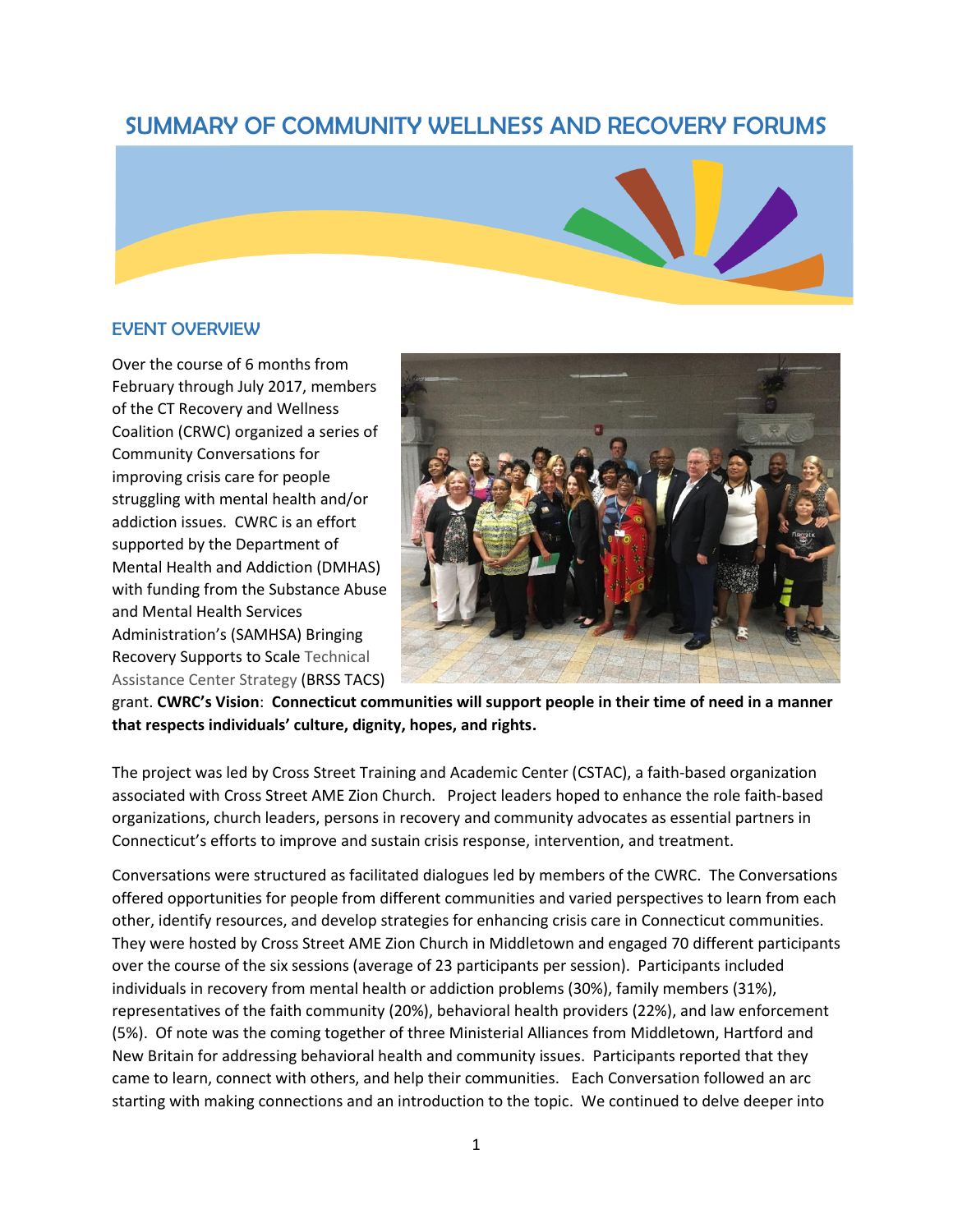the topic/issue and how services help. We explored related challenges and how we respond to them. Finally, we identified actions steps we can take to improve care in in our communities.

## WHAT WE LEARNED

Participants joined the discussion for a variety of reasons. Most wanted to learn more about the topic and resources. Several shared personal experiences and attended with intention to help others. Many had experience with seeking help for themselves or a loved in crisis. Participants saw crisis response as multifaceted and were looking for caring communities where people can reach out and recover together. Representatives of the faith community (from primarily Black Christian churches) wanted to start or further develop recovery supports within their churches, but also wanted to be acknowledged for the work they are already doing.

Participants expressed a desire for more community outreach to combat stigma and promote greater access to resources. We need new, creative approaches to reach the people who need to hear about these issues, but are who are not coming to our forums. We need to understand addiction as a disease for which there are a



variety of treatment approaches and many paths to recovery. We need to affirm and promote more community-based and natural supports. Mental health and addiction issues have an impact on the entire family, not just the struggling person, so we need communities to be more supportive and understanding of all those affected. We need the treatment system to understand that medication is not the only, nor even the right solution for many people. Inaccurate diagnoses and issues with prescribed medications (side effects, cost, ineffective) were discussed as common problems. We need rapid access to care and a coordinated continuum of care that includes prevention, intervention, and follow-up post crisis.

A full session was devoted to understanding culture and cultural differences. Participants willingly explored their own sources of bias and discussed many aspects of difference beyond language, ethnicity, and age. Making a connection and helping other people feel safe, valued, and respected were considered most important even when cultural or language differences exist between individuals and helpers. It is still critically important to recruit and train more persons of color for work in behavioral health (the need to re-invigorate the DMHAS-funded PACCT program was mentioned several times), ensure access to interpretation and translation where needed, and advocate for more peer support and Community Health Workers (CHWs) in all aspects of healthcare.

One session was devoted to pastoral care and the need to better integrate pastoral care into the full continuum of services available to people struggling with mental health or addiction issues. Participants discussed factors that divide the church from the health community and why the church's resources for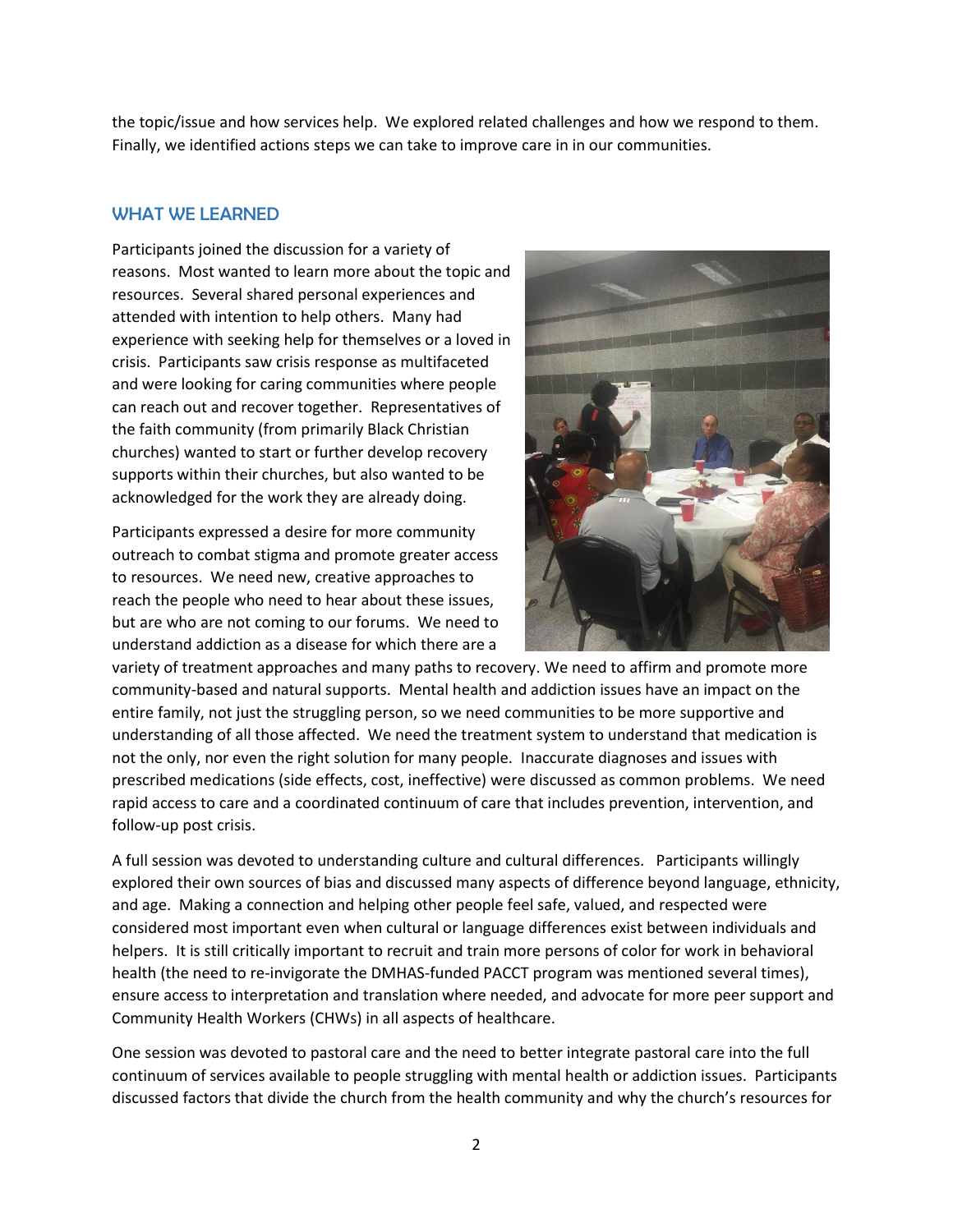healing are relegated to the outskirts of behavioral health system. On one hand, churches are viewed as places of safety, kindness, sensitivity, and compassion. On the other hand, church people recognized they can come across as judgmental, exclusive, and only concerned with saving souls. Pastors were encouraged to 1) conduct asset mapping within their churches to better understand internal resources and community needs, 2) develop or enhance health ministries, and 3) become knowledgeable and shore up community partnerships to become a hub that connects congregants with external resources as needed.

The last session was devoted to building coalitions with law enforcement. Police officers described the tools available for responding to mental health and addiction crises. Officers shared their frustration with their role as first responders and the lack of referral options for people who need help. Participants discussed conflicting roles of law enforcement – often called upon as a show of force, or "the muscle" in crisis situations, but also called upon to exercise restraint, sensitivity, and patience in situations of mental health crisis. All participants agreed about the need for more training, communication, coalition building, advocacy, and resource development.

### RECOMMENDATIONS

At the beginning and end of each session, participants completed surveys that provide detail about the demographics of the group, reasons for participating, and offer feedback about the sessions and suggestions for improvement. (See Appendix on page 5 for greater detail). All but one participant rated their experiences with the Conversations as good or very good. Most indicated their participation had a positive impact on their understanding of healthcare, knowledge of resources, and ability to talk about mental

**"The intensity of involvement and level of conversation was outstanding. Sooo glad I came!"**

health and addiction. Participants most appreciated meeting new people, hearing from experts, and sharing their own voices. Suggestions for future sessions included: meeting more often, offering Conversations in more locations and during the day, shorter sessions, more visuals, and using the learnings to spur action.



At the end of each session, participants were asked to imagine a world in which their various ideas about living in responsive, caring communities could become a reality. They were asked to brainstorm what would be some of the first steps needed to get there and select two of their most "doable" ideas for further action.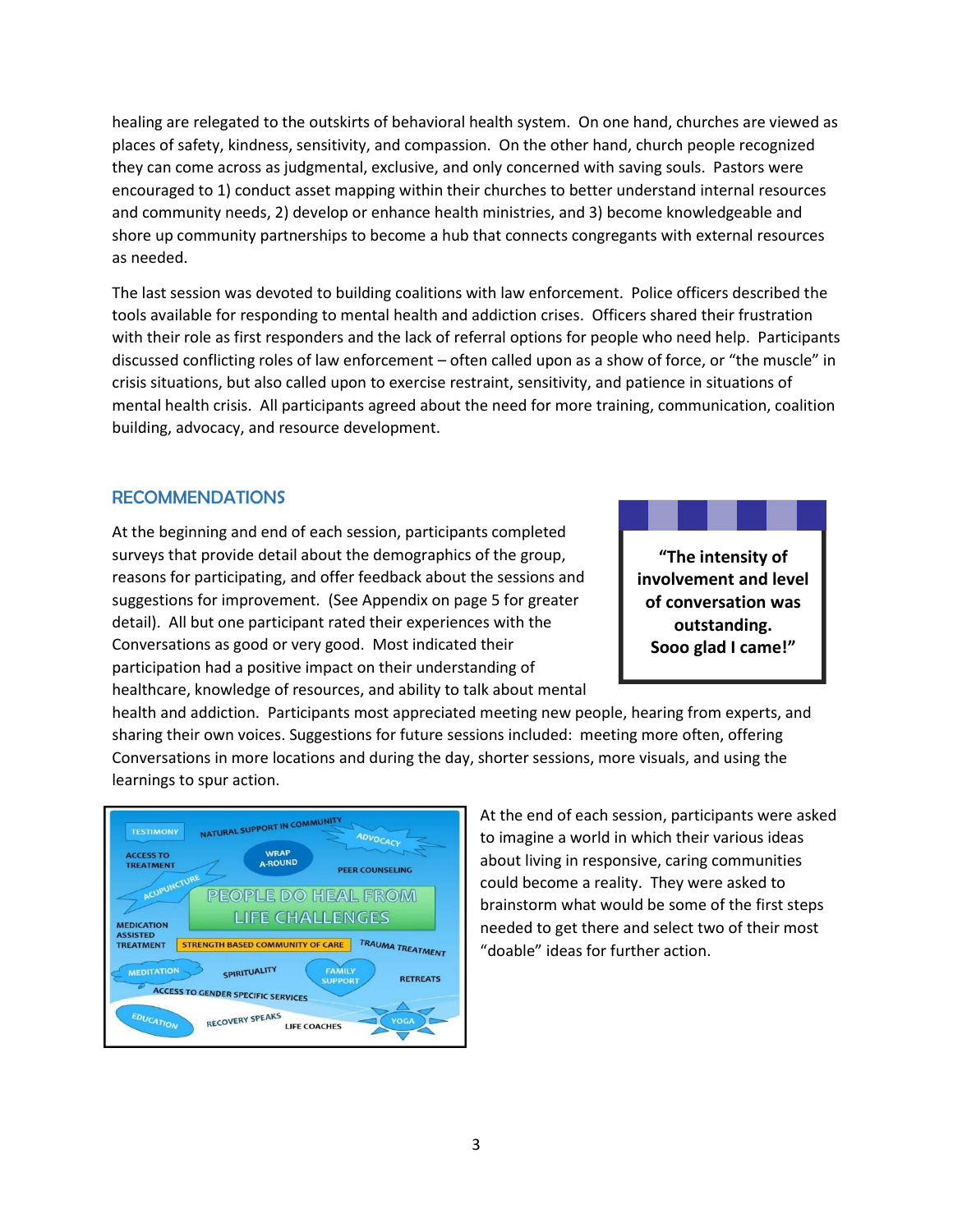**The following ideas represent opportunities for further action by the CWRC, , state agencies, policy makers, and leaders at the state and local level:**

- 1. Educate:
	- a. Conduct community outreach identify additional partners and get them to the table.
	- b. Convene key stakeholders in organizing a "proactive citizenry" identifying and responding to community issues. Be intentional about engaging diverse groups and faith communities. Raise funds and provide ongoing training for community coalition work.
	- c. Conduct workplace trainings about how to recognize and respond to sign of mental distress.
	- d. Counteract stigma with more conversations/education with people in recovery as "living proof" participants. Use radio and public service announcements to reach wider audiences.
	- e. Conduct more training for early intervention with children at risk due to trauma or abuse.
	- f. Infiltrate existing "mentoring groups" and the companies that donate to them (Boys and Girls Clubs, Big Brother/Big Sisters, Boy Scouts, Girl Scouts) with protective information for children, youth and their families.
- 2. Advocate:
	- a. Use legislative hearings and breakfasts to influence policy makers.
	- b. Work with NAMI to reach more families with training and support. Ensure families are included in treatment with their loved ones when appropriate.
	- c. Require hospitals and insurance companies to make follow-up calls to patients after discharge.
- 3. Build Resources:
	- a. Identify and obtain new sources of funding for services. Identify and direct funding to programs that work.
	- b. Build or enhance on-line resource navigation assistance tools. Tailor on-line and hardcopy resource tools for use by culturally diverse audiences.
	- c. Conduct asset mapping in local churches and convene with emergency response teams and other church alliances to share ideas.
	- d. Move churches into more prevention roles, i.e., strengthening, resilience, positive behaviors.
		- i. Develop respite options in churches
		- ii. Establish or enhance health ministries in churches.
- 4. Workforce Development:
	- a. Increase the pool of mental health and addiction specialists who are persons of color or at least culturally competent.
	- b. Develop more peer support, faith-based, and support groups for children coming from substance/alcohol affected environments.
	- c. Expand use of Recovery Coaches in hospitals. Identify other places where Recovery Coaches would be helpful (schools, Mobile Crisis Teams, walking the beat with police officers, etc.).
	- d. Recruit, certify, and employ more Community Health Workers.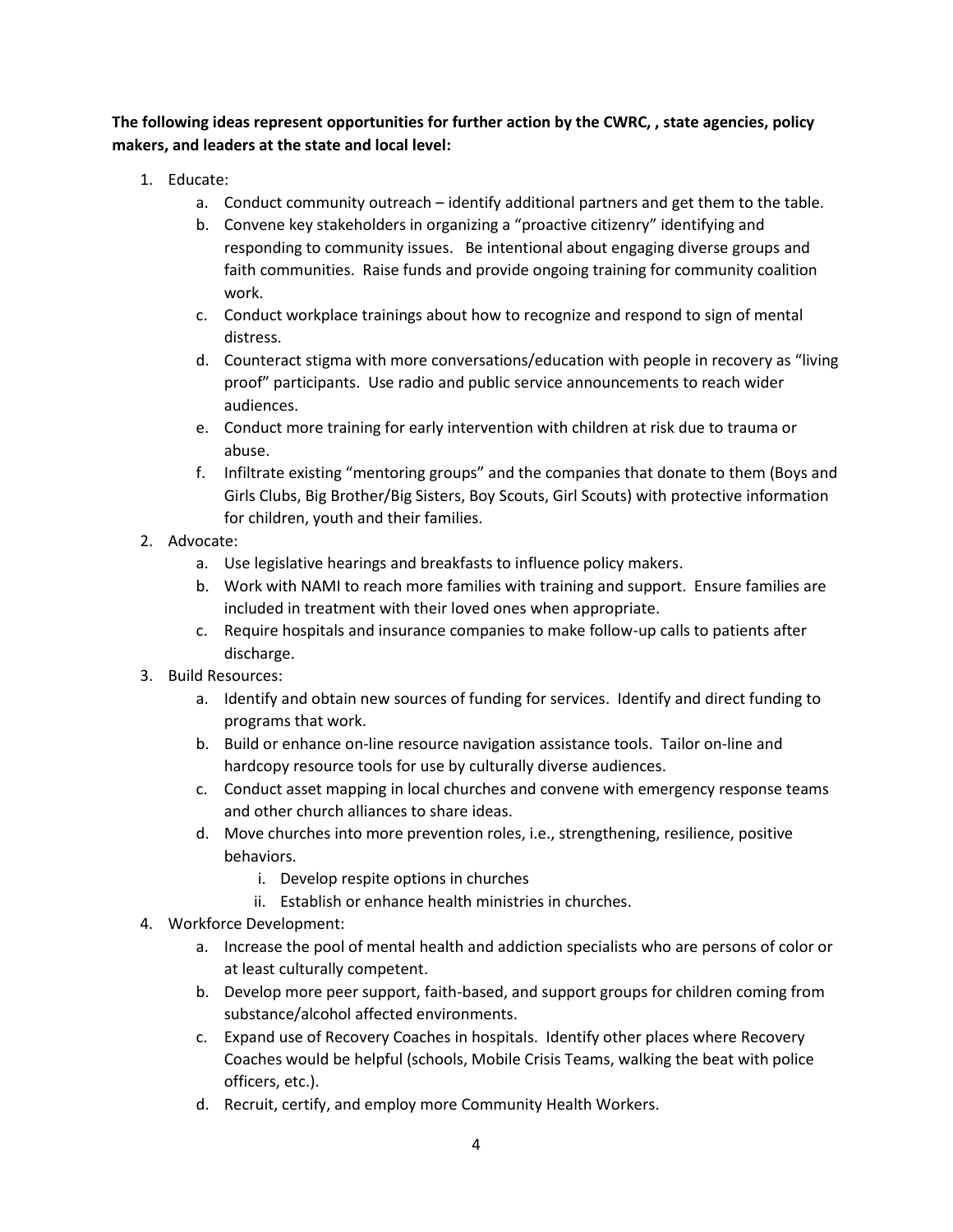#### NEXT STEPS

Participants hope their work and insights will lead to positive change and their recommendations will be used to influence policy and policy makers at the state and local level. Interest was sparked in other areas of our region and resulted in plans to lead two more series of coalition building Conversations this fall in Hartford and North Central Connecticut. In New Britain, one church stepped up its involvement with the establishment of a recovery and health ministry, led by a church member newly certified as a recovery coach. DMHAS has begun meetings with providers of Mobile Crisis services and plans to enhance their role and services. Two new initiatives, one led by DMHAS and another led by CTSAC are focused on building up the capacity of Black churches to offer recovery support services and lead advocacy efforts to address health inequities in their communities.

#### ACKNOWLEDGEMENTS

We would like to thank the Cross Street Training and Academic Center (CSTAC), Department of Mental Health and Addiction Services (DMHAS), the Substance Abuse and Mental Health Services Administration (SAMHSA) Bringing Recovery Supports to Scale (BRSS TAC) Technical Assistance Team, and Staff and Advisory Board members from the State Innovation Model (SIM) Consumer Advisory Board (CAB) for their financial and technical support for this project.